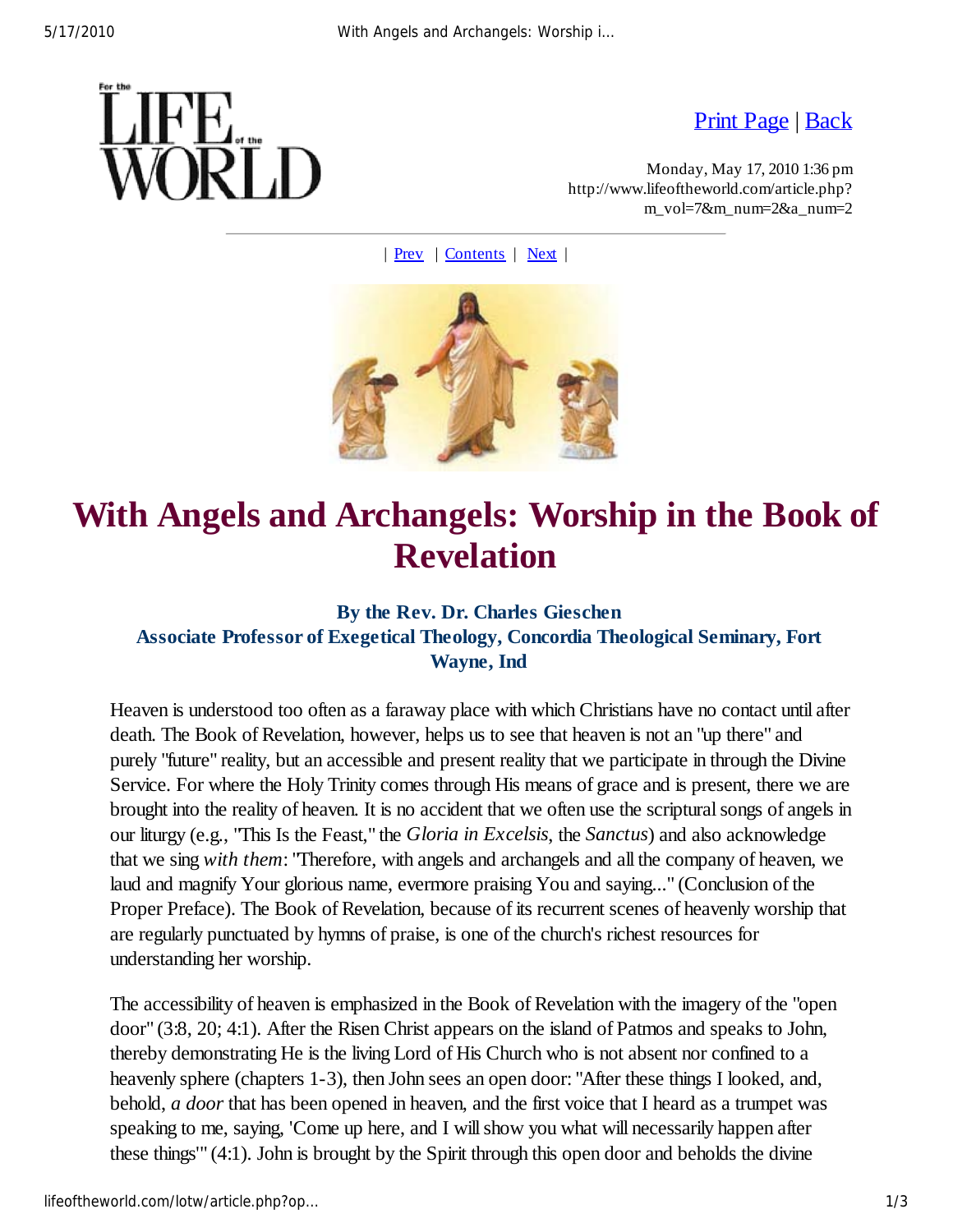5/17/2010 With Angels and Archangels: Worship i…

throne room. There he sees and hears what is normally not perceived with our five senses: the brilliant mystery of God (the Father) enthroned, angels gathered around Him singing "Holy, Holy, Holy is the Lord God" (4:8; cf., Is. 6:3), and saints casting their crowns before Him as they sing, "Worthy are You, our Lord and God, to receive glory and honor and power" (4:11).

This amazing open-door-to-heaven scene climaxes with the revelation of the "Lion of the tribe of Judah, the Root of David" who can open the sealed scroll in the right hand of the Father (5:5). One expects to see the spectacular "one like a Son of Man" who appeared earlier to John (1:12-18), but instead he sees in the midst of the throne: "a Lamb who is standing, [bloodied] as though it had been slaughtered, having seven horns and seven eyes" (5:6). This portrait, without doubt, is the most memorable and powerful among the ever-changing scenes of this book. The entirety of the person and work of Christ is flashed before the eyes of the faithful in order that they see and believe: His almighty divinity (seven horns and eyes), His true humanity (a lamb who died), and His sacrifice for sin on Calvary's cross (slaughtered) that resulted in the resurrection victory (standing and enthroned). Because the Lamb is understood to be of the mystery of the one enthroned God, He is worshipped with words and actions that parallel the earlier worship of the Father: "Worthy is the Lamb who was slain, to receive power and wealth and wisdom and might and honor and glory and blessing" (5:12). The oneness of this Lamb with the Father as the object of worship is further emphasized as the whole cosmos joins in praise: "To Him who sits upon the throne and to the Lamb be blessing and honor and glory and might for ever and ever" (5:13). Although Revelation overtly confesses the trinitarian nature of God (1:4-5), the Lamb remains the visible focus of the worship of this one true God.

In light of this open-door-to-heaven scene, some of us may say, "Oh, how I wish I could be John and see what he saw!" We, however, should not feel this way. John was commanded to write down what he saw in order that, through this book, others would truly "see" what John saw (1:11). By means of reading or hearing this holy revelation (1:3), we, too, pass through the "open door" and behold the mystery of God.

Furthermore, this experience of heaven does not result solely--or even primarily--from reading the Book of Revelation. It is not insignificant that John had this experience on the Lord's Day (Sunday), the typical day for Christians to gather for worship that includes the Lord's Supper (1:10). The understanding that other faithful Christians can pass through the "open door" of heaven in the context of Lord's Day worship is the basis for the two invitations of Christ concerning this "door" given to the congregations in Philadelphia and Laodicea (3:8, 20). The Book of Revelation calls those who have been washed and clothed in white through the sealing with the Divine Name in Holy Baptism "a kingdom and *priests* to our God *who reign on earth*" (5:10; cf., Ex. 29:4-9). Christians on earth, therefore, are "priests" who have an "open door" to the heavenly sanctuary!

There is a fairly widespread misunderstanding that the various scenes of the Book of Revelation describe *future* realities. The worship in chapters 4-5 and elsewhere, therefore, is sometimes understood to be depicting only what it will be like when the saints are brought into heaven, and not *present* reality. Jesus clears the fog on this issue when He states: "Write down what you see, (namely) *what is* and *what is to come*" (1:19). John sees scenes that depict present reality ("what is") as well as those that portray future reality ("what is to come"). These worship scenes depict a present and eternal reality: the God "who is, was, and is to come" and the Lamb who has already